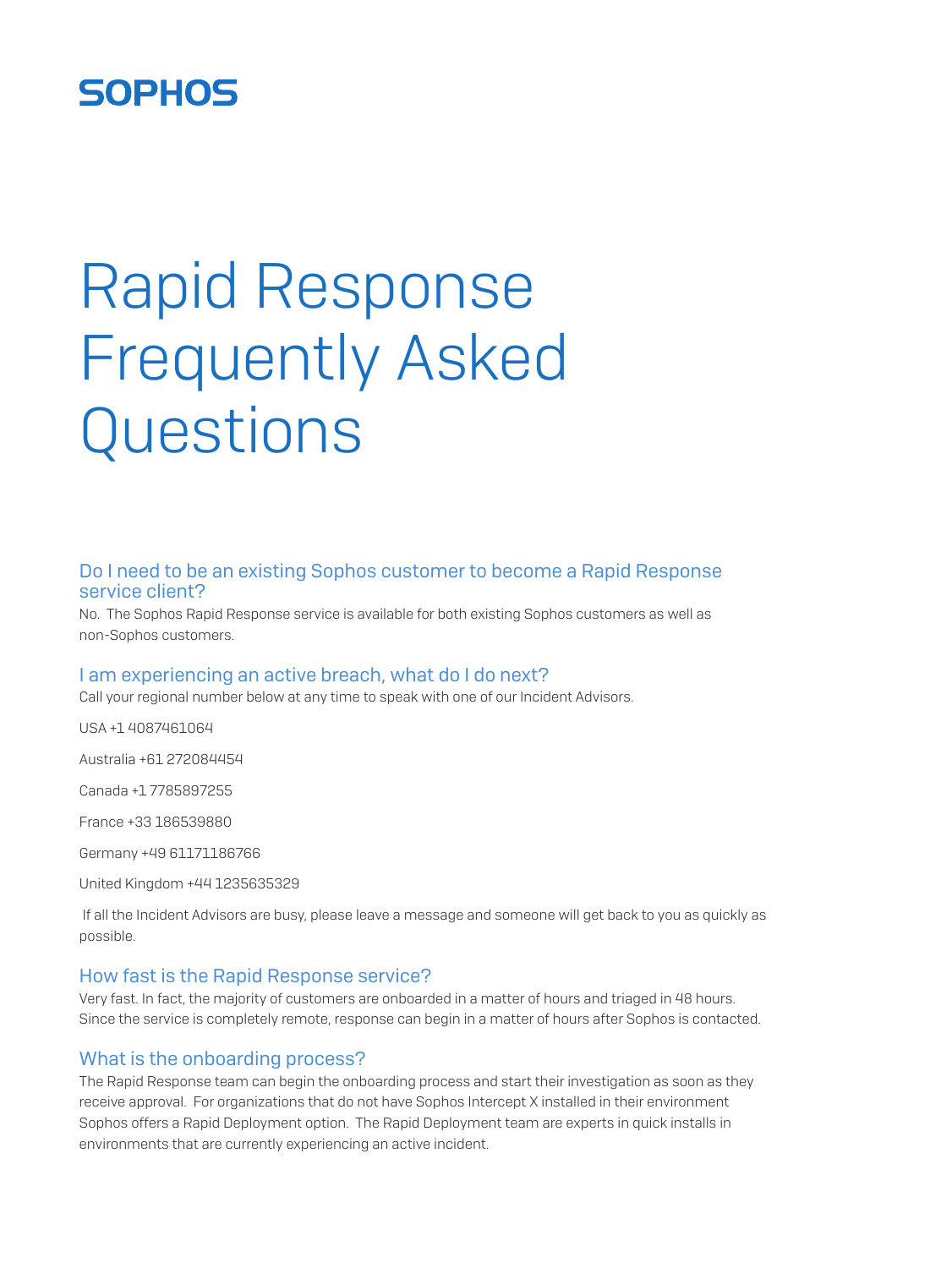# Is there an additional cost associated with Rapid Deployment?

No. Rapid Deployment is included as part of the service.

# What is the Rapid Response methodology?

After Rapid Response has been approved and the customer has accepted our service agreement, we jump straight to action. There are four main stages of Rapid Response – onboarding, triage, neutralization, and monitoring.

#### Onboarding

- **Host Kick-off call to establish communication preferences and confirm** what (if any) remediation steps have already been taken
- $\cdot$  Identify the scale and impact of the attack
- **Mutually define a response plan**
- $\cdot$  Start deploying service software

#### **Triage**

- **Asses operating environment**
- $\cdot$  Identify known indicators of compromise or adversarial activity
- $\rightarrow$  Perform data collection and initiate investigative activities
- $\cdot$  Collaborate on plan for initiating response activities

#### **Neutralize**

- ▸ Remove the attackers' access
- ▸ Stop any further damage to assets or data
- $\rightarrow$  Prevent any further exfiltration of data
- $\rightarrow$  Recommend real-time preventative actions to address root cause

#### **Monitor**

- $\cdot$  Transition to the MTR Advanced service
- ▸ Perform ongoing monitoring to detect reoccurrence
- **Provide a post-incident threat summary answering**

## What languages is Rapid Response offered in?

Currently the service is offered in English only.

# Does Sophos work with or replace Data Forensic Incident Response services (DFIR)?

Sophos can work side-by-side with DFIR services and has done so in multiple engagements. Sophos Rapid Response focuses on the incident response aspect of DFIR services and does not provide all the services typically offered of a traditional DFIR engagement.

# Does Sophos physically ship equipment? Are incident responders flown to the customer location?

No. All incident response is conducted remotely.